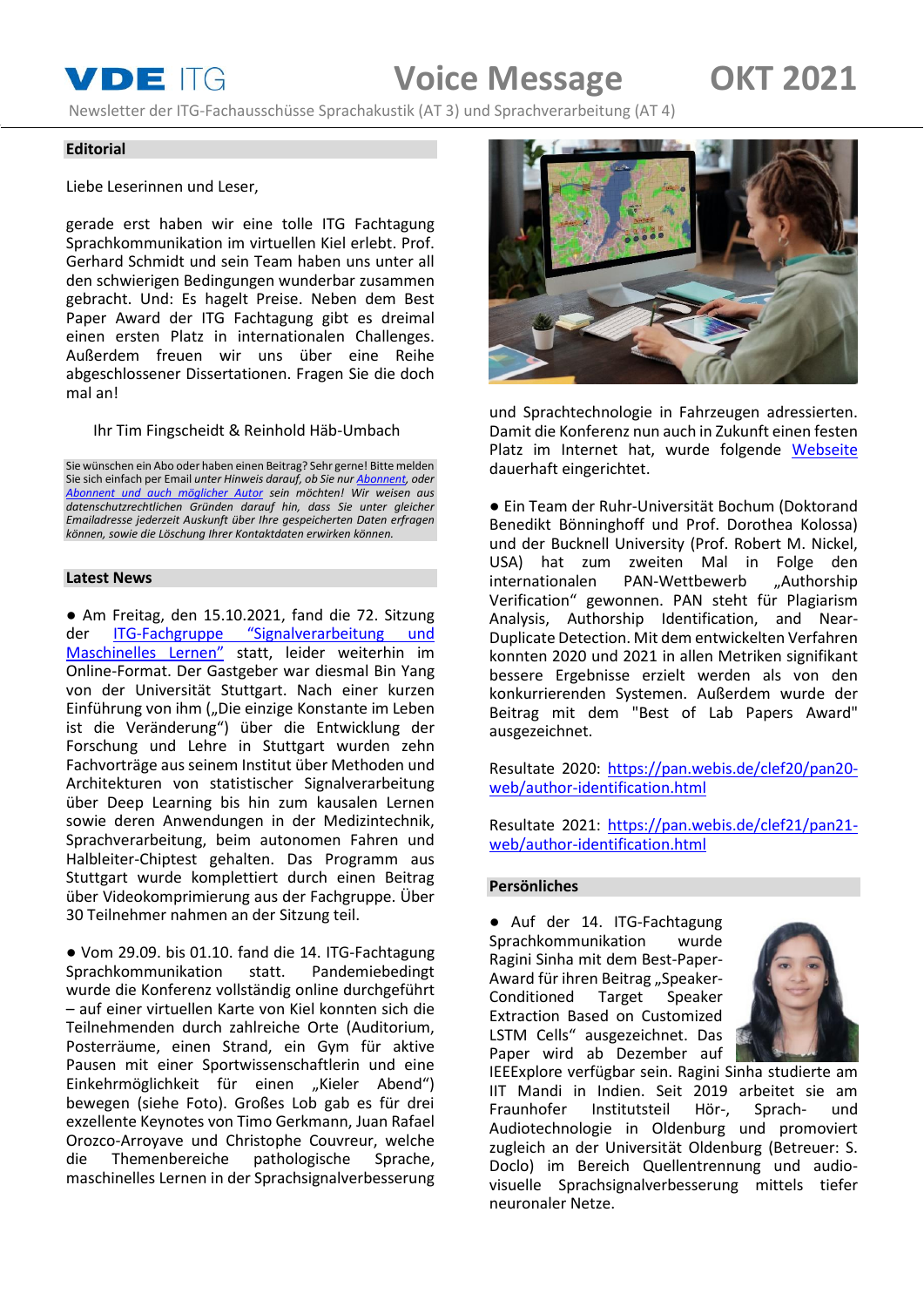● Jose A. Lopez vom Human and AI Systems Research (HAR) Lab in den Intel Labs hat den 1. Platz bei der diesjährigen IEEE Audio and Acoustic Signal Processing Society Challenge on Detection and Classification of Acoustic Scenes and Events [\(DCASE](http://dcase.community/articles/dcase2021-challenge-evaluation-datasets-available)  [2021\)](http://dcase.community/articles/dcase2021-challenge-evaluation-datasets-available), Task 2 erreicht [\[Paper\]](http://dcase.community/documents/challenge2021/technical_reports/DCASE2021_Lopez_6_t2.pdf). In der internationalen Challenge werden Anomalien in Maschinengeräuschen unüberwacht detektiert.

### **Projekte und Aktivitäten**

● Das Institut für Akustik und Sprachkommunikation der TU Dresden (Prof. P. Birkholz) stellt in einem [Video auf YouTube](https://youtu.be/9AoRS9X2BNY) seine Technik zur exakten Vermessung der akustischen Transferfunktion von physischen Modellen des Vokaltrakts vor.

### **Bücher, Dissertationen**

● Simon Stone: A silent speech interface using electro-optical stomatography, TU Dresden (Betreuer: P. Birkholz)

In der Arbeit wurde eine neue intra-orale Messtechnik für die Erfassung von Sprechbewegungen entwickelt und Experimente zur stillen Spracherkennung damit durchgeführt.

### ● Ali Aroudi: [Cognitive-driven speech enhancement](https://uol.de/f/6/dept/mediphysik/ag/sigproc/download/papers/phd/Aroudi_PhD_Thesis.pdf)  [using EEG-based auditory attention decoding for](https://uol.de/f/6/dept/mediphysik/ag/sigproc/download/papers/phd/Aroudi_PhD_Thesis.pdf)  [hearing aid applications,](https://uol.de/f/6/dept/mediphysik/ag/sigproc/download/papers/phd/Aroudi_PhD_Thesis.pdf) Universität Oldenburg (Betreuer: S. Doclo)

This thesis deals with the problem of identifying and enhancing the target speaker in realistic acoustic environments based on decoding the auditory attention of the listener using single-trial EEG recordings. First, the impact of different acoustic conditions on the performance of a least-squaresbased AAD method is analyzed. Second, several cognitive-driven speech enhancement systems are proposed. The first system is an open-loop cognitivedriven binaural beamformer, aiming at enhancing the target speaker and suppressing the interfering speaker and background noise. The second system is a closed-loop cognitive-driven gain controller, where real-time AAD enables the listener to directly interact with an adaptive gain controller. In addition, a novel AAD method is proposed based on a state-space model, which improves the decoding performance of linear and non-linear methods using small correlation windows.

# ● Benjamin Cauchi: [Non-intrusive quality evaluation](https://uol.de/f/6/dept/mediphysik/ag/sigproc/download/papers/phd/Cauchi_PhD_Thesis.pdf)  [of speech processed in noisy and reverberant](https://uol.de/f/6/dept/mediphysik/ag/sigproc/download/papers/phd/Cauchi_PhD_Thesis.pdf)  [environments,](https://uol.de/f/6/dept/mediphysik/ag/sigproc/download/papers/phd/Cauchi_PhD_Thesis.pdf) Universität Oldenburg (Betreuer: S. Doclo)

This thesis deals with speech enhancement in noisy and reverberant environments, mainly focusing on non-intrusive measures to evaluate noise reduction and dereverberation algorithms. First, a singlechannel algorithm for joint noise and reverberation reduction is proposed, where a spectro-temporal gain is computed using a combination of a statistical room acoustics model, minimum statistics and temporal cepstrum smoothing. Second, two non-intrusive speech quality measures are proposed that combine perceptually motivated features and predicting functions based on machine learning. The results show that the speech quality measure using a recurrent neural network as predicting function outperforms existing non-intrusive measures and yields a similar performance as intrusive measures when trained and evaluated for a single category of algorithms. When trained and evaluated for several categories of algorithms, it even outperforms the intrusive benchmark measures, making it suitable for the selection of algorithms or algorithm parameters.

● Stefan Liebich: Active Noise and Occlusion Effect Cancellation in Headphones and Hearing Aids, Institut für Kommunikationssysteme der RWTH Aachen (Betreuer: P. Vary)

This PhD thesis is dealing with the distorted perception of one's own voice when wearing hearing aids, hearables or headsets that occlude the ear canal. The occlusion effect which creates a hollow perception of one's own voice but also amplifies any kind of body conducted sounds, e.g., during eating, drinking, or walking, is still one of the biggest problems in devices nowadays. Dr.-Ing. Liebich investigated the effect and developed an active solution, the so-called Occlusion Effect Cancellation, which combines methods of active noise cancellation with personalized design. Main contributions are novel design concepts w.r.t. variations of ear canals and earpieces, novel combined feedforwardfeedback filters with adaptive stability control, realtime implementation as well as objective instrumental and subjective auditive evaluation of the concepts. Based on these works and together with a strong team, Dr.-Ing. Liebich has founded the Elevear GmbH. Here the concepts are further developed into a licensing product.

# **Journalartikel**

● A. Chinaev, P. Thüne, and G. Enzner [Double-Cross-Correlation Processing for Blind](https://ieeexplore.ieee.org/abstract/document/9399796)  [Sampling-Rate and Time-Offset Estimation](https://ieeexplore.ieee.org/abstract/document/9399796)

Coherent processing of signals captured by a wireless acoustic sensor network (WASN) requires an estimation of unknown parameters such as the sampling-rate and sampling-time offset (SRO and STO) of asynchronous sensor clocks. We therefore introduce a novel approach for blind SRO and STO estimation in the spirit of both a recently available double-cross-correlation processor (DXCP) and the